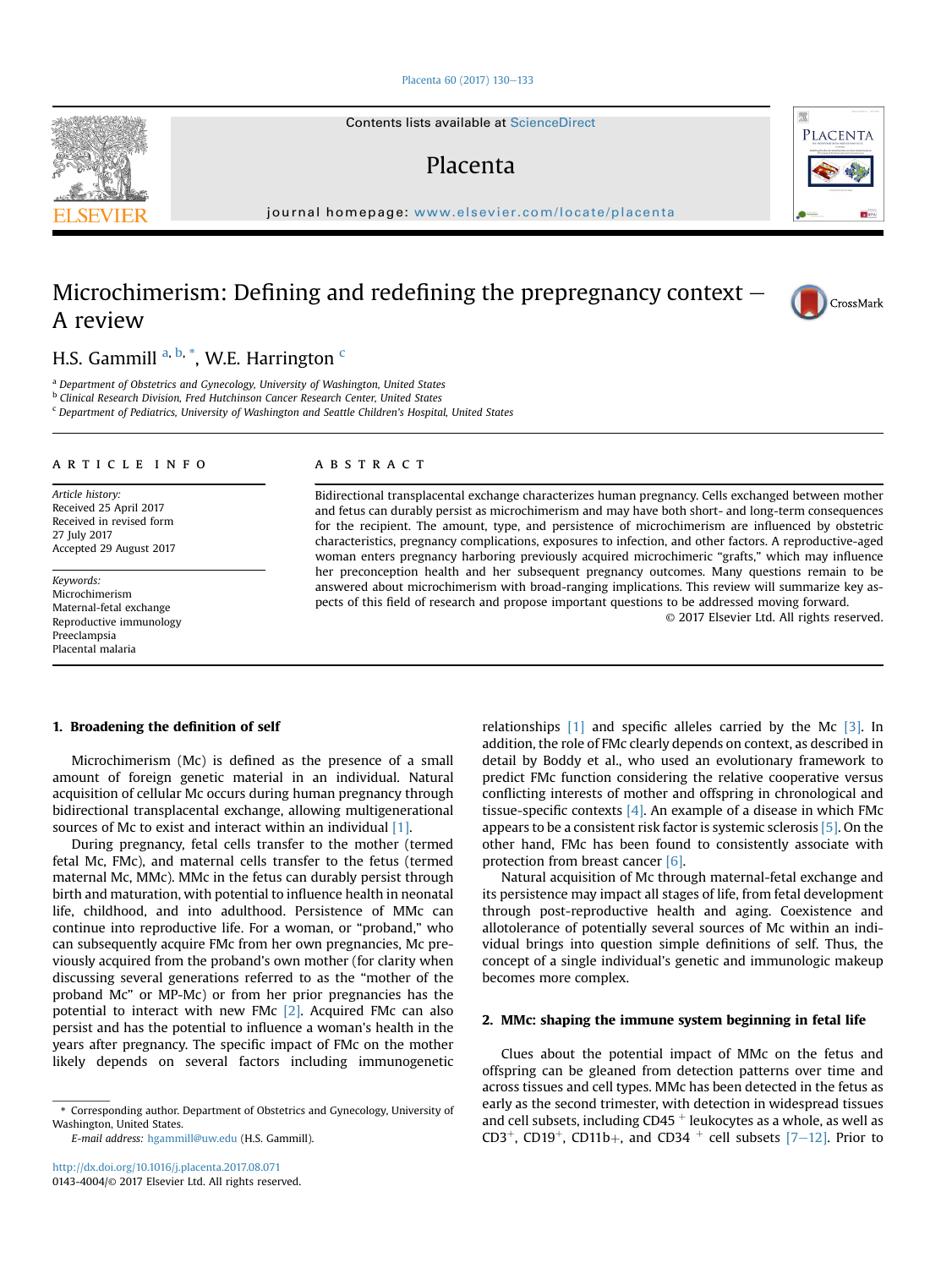delivery, detection has been demonstrated in whole cord blood (from cordocentesis specimens), as well as in circulating  $CD8^+$  and CD34 <sup>+</sup> cell subsets [\[9,10\]](#page-2-0). At the time of delivery, studies have demonstrated detection of maternal cellular Mc in  $40-70\%$  of umbilical cord blood samples [\[7,8\]](#page-2-0). In a recent study, detection of MMc in cord blood was demonstrated in both memory and naïve T cells, B cells, NK cells, and monocytes, with particularly high concentrations in memory T cells [\[13\].](#page-2-0) There is limited data on the mechanism of transfer, but data for a humanized rat model found that the trafficking of maternal cells into the fetus was dependent upon integrin-mediated adhesion to the syncytiotrophoblast and a VEGF gradient across the placenta [\[14\].](#page-2-0) The detection pattern of MMc in cord blood cell subsets may have implications for the offspring and may also influence outcomes in the therapeutic context of cord blood transplantation [\[15\]](#page-2-0).

During childhood, MMc persists and has been demonstrated in peripheral blood and tissues, including liver, pancreas, lung, kidney, bladder, skin, spleen, heart, thymus, and thyroid [\[16,17\].](#page-2-0) Later, most adults continue to harbor MMc. One study of adult men and women (mean age 25, max age 49) demonstrated that 55% of subjects had detectable maternal cellular Mc in peripheral blood mononuclear cells  $[18]$ . Detection varies by cell subset, with  $14-40\%$  of subjects having demonstrable MMc in T cells, B cells, monocytes, NK cells, or granulocytes  $[18-20]$  $[18-20]$ . In reproductive years, MP-Mc is detectable in normal pregnancy, especially during the third trimester yet, interestingly, is absent in the pregnancy complication preeclampsia [\[2\].](#page-2-0)

Our understanding of MMc is also informed by observations in animal models and humans that illustrate its function and, specifically, its importance in development of immune tolerance. Though a detailed discussion of the immunology of Mc is beyond the scope of this review, the impact of exposure to Mc during fetal immune development is unique. In 1953, Billingham and Medawar demonstrated that mice exposed to specific antigens during fetal life developed durable acquired tolerance to those antigens [\[21\].](#page-2-0) A year later, a study by Owen showed that Rh negative women whose mothers are Rh positive are more likely to be tolerant of an Rh positive fetus, compared with Rh negative women whose mothers are also Rh negative. This epidemiologic observation supported the hypothesis that exposure to maternal Rh antigens in utero conferred durable tolerance, resulting in protection from future sensitization for Rh negative women during their own pregnancies [\[22\].](#page-2-0) At least one mechanism through which in utero exposure to foreign antigens, including maternal antigens, confers specific and lasting tolerance was illustrated elegantly by Mold and McCune who demonstrated the development of maternal-specific regulatory T cells during fetal life [\[11\].](#page-2-0) Acquisition of MMc in fetal life allows for fetal exposure to maternal antigens not genetically inherited by the fetus, termed "non-inherited maternal antigens, or NIMA," which usually results in development of NIMA-specific fetal tolerance, similar to allotolerance in the context of transplantation. The natural consequences of durable tolerance to NIMA on reproduction remain incompletely understood. However, tolerance to NIMA has been shown to be relevant to transplantation outcomes [\[23,24\]](#page-2-0), dependent on persistence of MMc in offspring [\[12\]](#page-2-0) and possibly related to MMc-derived extracellular vesicles [\[25\],](#page-2-0) and likely relevant to next-generation pregnancy outcomes [\[26\]](#page-2-0).

#### 3. Does pregnancy change the nature of Mc?

Many epidemiologic observations suggest that pregnancy history influences subsequent post-reproductive disease risk. Both parity itself, and particular pregnancy complications such as preeclampsia, are associated with risk of and protection from conditions such as cardiovascular disease. Mc may be a contributing factor to these observed relationships. For this to be the case, we would expect the pattern of Mc harbored by adult women to vary according to their pregnancy history. In fact, in post-reproductive women, higher parity is associated with lower detection of MMc, perhaps reflecting a replacement of previously acquired MMc with newly acquired fetal grafts [\[27\].](#page-2-0) FMc may also be acquired during pregnancy loss  $-$  both miscarriage and induced abortion  $[28]$ . In one study, years after pregnancy, induced abortion was associated with the highest detection of FMc, compared with delivery or miscarriage [\[29\]](#page-2-0).

Many questions remain about the ways in which Mc harbored by a woman can be altered by pregnancy outcome. Does previously-acquired MMc actively influence pregnancy outcomes? Do pregnancy complications change the composition of acquired FMc? Do pregnancy complications influence the ways in which previously acquired and newly acquired grafts interact? As supported by the observations of Van Rood et al., MMc in cord blood may confer additional graft-versus-leukemia protection after cord blood transplantation  $[15]$ ; how can these data inform our understanding of naturally acquired Mc?

Pregnancy loss, both miscarriage and abortion, may play a particularly important role, given its association with higher rates of durable persistence, as well as the overrepresentation of genetically abnormal fetuses associated with these outcomes. Are there particular implications of aneuploid or otherwise genetically abnormal Mc, for example?

Another pregnancy complication of interest is preeclampsia, which has been shown to be associated with higher concentrations of fetal cellular Mc  $[30]$  and is also known to be associated with post-reproductive risk of cardiovascular disease. In preeclampsia, are there phenotypic differences in the FMc that is acquired? Or are there differences in the maternal response to acquired fetal cells? Is a role played by other, previously acquired Mc grafts, including MP-M<sub>c</sub>?

# 4. Global example: placental malaria and MMc in the offspring

Consideration of infectious disease may provide a hypothetical framework with which to understand the evolutionary benefit of Mc and the complex intergenerational interactions it brings. A recent study of MMc in the setting of placental malaria offers some insights [\[31\].](#page-3-0) Placental malaria refers to the sequestration of Plasmodium falciparum-infected red blood cells in the placental intervillous spaces. This sequestration is associated with an inflammatory infiltrate of mononuclear cells and poor clinical outcomes in the mother, fetus, and infant [\[32\]](#page-3-0). The researchers found that placental malaria, was associated with higher levels of MMc in cord blood at the time of delivery, and in particular, inflammatory placental malaria was associated with the highest levels of MMc. Placental malaria has also been associated with disruptions in VEGF signaling, and the researchers found that level of maternal soluble FMS-like tyrosine kinase-1 (sFlt-1) – the soluble receptor of VEGF  $-$  predicted level of cord blood MMc. They hypothesize that maternal sFlt-1 may bind to maternal VEGF, accentuating the VEGF gradient across the placenta, and increasing the trafficking of maternal cells. It is unknown whether placental malaria and its associated inflammation alters the types of maternal cells acquired by the fetus.

In the same study, the presence of MMc in cord blood predicted a higher likelihood of malaria infection during early childhood. Interestingly, however, when infected with malaria, offspring with MMc in the cord blood had a lower risk of developing symptoms or requiring hospitalization, resulting in protection from malarial disease. These data suggest that intergenerational immune interactions may influence offspring susceptibility to infection and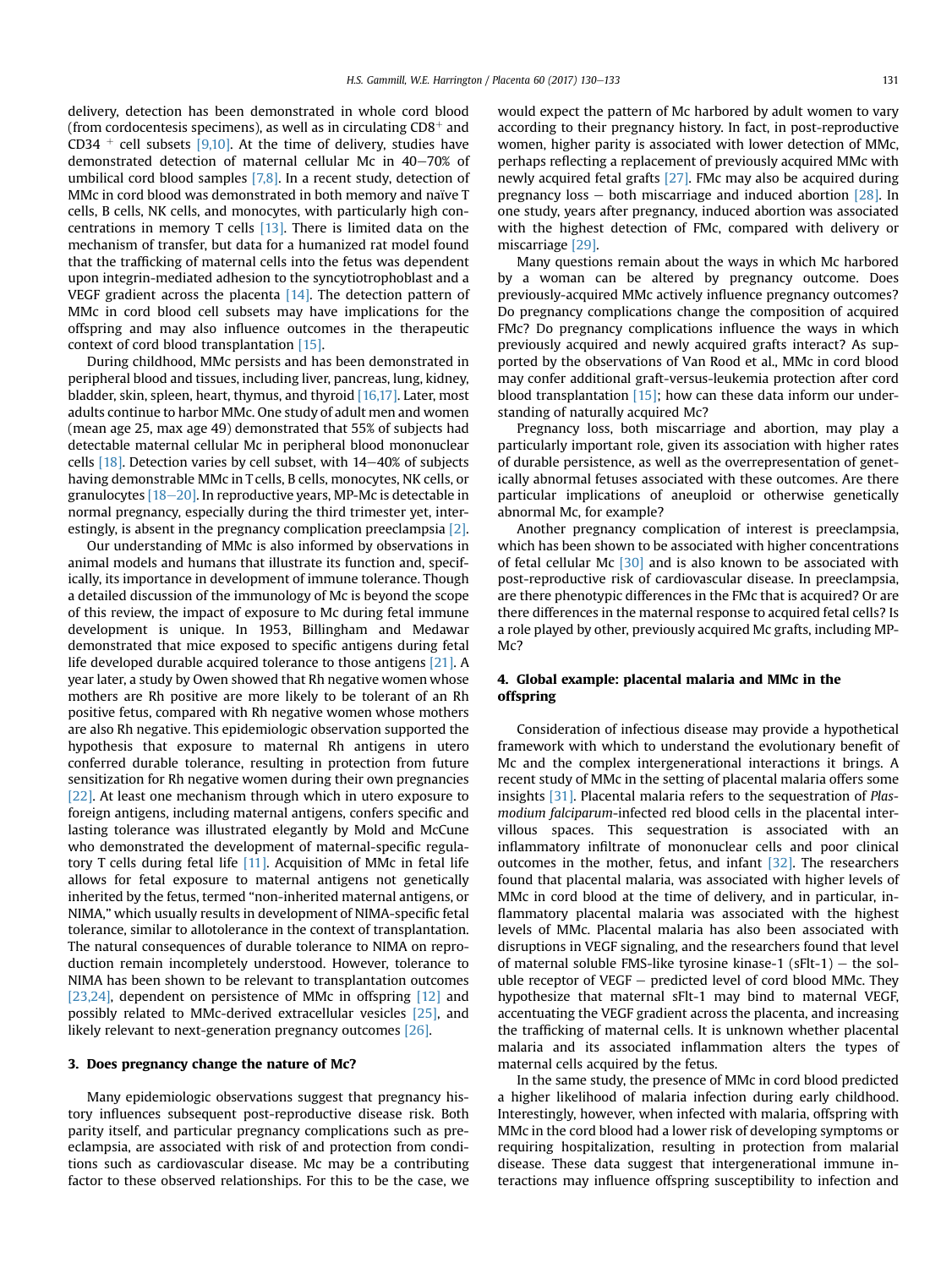<span id="page-2-0"></span>that MMc may confer an advantage in malaria endemic settings.

Certainly, the relationships between maternal malaria, Mc, pregnancy outcomes, and offspring outcomes are complex, and they may vary by maternal age and parity [\[33\]](#page-3-0). Insofar as this complexity mirrors many observations in reproductive epidemiology, placental malaria may represent a model through which to better understand the biology of Mc exchange, persistence, and function. For example, placental malaria has also been associated with alterations in placental angiogenic factors, like sFlt-1, and with particular maternal/fetal Flt-1 genotypes. These factors play a role in pregnancy complications such as preeclampsia, suggesting that evolutionary pressures on placental function related to malaria may have broad-ranging consequences on reproduction and postreproductive disease [\[34\].](#page-3-0)

## 5. Conclusion

In summary, during fetal life, individuals acquire Mc from their mothers, with potential for durable persistence and immunologic consequences. For a woman, who can be exposed to additional sources of Mc from subsequent pregnancies, acquired grafts may reflect both her own in utero development and her reproductive history. Mc grafts harbored by a woman prior to a pregnancy have potential to influence preconception health and reproductive outcomes. Mc from a woman's mother differs fundamentally from that acquired from her fetus, and FMc likely varies by pregnancy outcome. Evolutionary pressures on this process are likely influenced by infection with additional consequences for non-infectious disease. Many questions remain to be answered, with broad implications for the fields of immunology, infectious disease, transplantation, and reproductive science.

#### Conflict of interest statement

No author has a conflict of interest related to this manuscript.

## Acknowledgements

This work was supported by the National Institutes of Health (K08 HD067221 and T32 HD007233) and the Thrasher Research Fund. The funding sources had no role in the writing of the manuscript nor in the decision to submit the article for publication.

### References

- [1] J.L. Nelson, The otherness of self: microchimerism in health and disease, Trends Immunol. 33 (2012) 421-427, [http://dx.doi.org/10.1016/j.it.2012.](http://dx.doi.org/10.1016/j.it.2012.03.002) [03.002](http://dx.doi.org/10.1016/j.it.2012.03.002).
- [2] H.S. Gammill, K.M. Adams Waldorf, T.M. Aydelotte, J. Lucas, W.M. Leisenring, N.C. Lambert, J.L. Nelson, Pregnancy, microchimerism, and the maternal grandmother, PloS One 6 (2011) e24101, [http://dx.doi.org/10.1371/](http://dx.doi.org/10.1371/journal.pone.0024101) [journal.pone.0024101](http://dx.doi.org/10.1371/journal.pone.0024101).
- [3] Z. Yan, T. Aydelotte, V.K. Gadi, K.A. Guthrie, J.L. Nelson, Acquisition of the rheumatoid arthritis HLA shared epitope through microchimerism, Arthritis Rheum. 63 (2011) 640-644, <http://dx.doi.org/10.1002/art.30160>.
- [4] A.M. Boddy, A. Fortunato, M. Wilson Sayres, A. Aktipis, Fetal microchimerism and maternal health: a review and evolutionary analysis of cooperation and conflict beyond the womb, BioEssays News Rev. Mol. Cell. Dev. Biol. 37 (2015) 1106-1118, <http://dx.doi.org/10.1002/bies.201500059>.
- [5] J.L. Nelson, D.E. Furst, S. Maloney, T. Gooley, P.C. Evans, A. Smith, M.A. Bean, C. Ober, D.W. Bianchi, Microchimerism and HLA-compatible relationships of pregnancy in scleroderma, Lancet lond. Engl. 351 (1998) 559-562, [http://](http://dx.doi.org/10.1016/S0140-6736(97)08357-8) [dx.doi.org/10.1016/S0140-6736\(97\)08357-8](http://dx.doi.org/10.1016/S0140-6736(97)08357-8).
- [6] V.K. Gadi, Fetal microchimerism and cancer, Cancer Lett. 276 (2009) 8-13, [http://dx.doi.org/10.1016/j.canlet.2008.07.025.](http://dx.doi.org/10.1016/j.canlet.2008.07.025)
- [7] [J.M. Hall, P. Lingenfelter, S.L. Adams, D. Lasser, J.A. Hansen, M.A. Bean,](http://refhub.elsevier.com/S0143-4004(17)31100-1/sref7) [Detection of maternal cells in human umbilical cord blood using](http://refhub.elsevier.com/S0143-4004(17)31100-1/sref7) fluorescence [in situ hybridization, Blood 86 \(1995\) 2829](http://refhub.elsevier.com/S0143-4004(17)31100-1/sref7) $-$ [2832](http://refhub.elsevier.com/S0143-4004(17)31100-1/sref7).
- [8] [Y.M. Lo, E.S. Lo, N. Watson, L. Noakes, I.L. Sargent, B. Thilaganathan,](http://refhub.elsevier.com/S0143-4004(17)31100-1/sref8) J.S. Wainscoat, Two-way cell traffi[c between mother and fetus: biologic and](http://refhub.elsevier.com/S0143-4004(17)31100-1/sref8) [clinical implications, Blood 88 \(1996\) 4390](http://refhub.elsevier.com/S0143-4004(17)31100-1/sref8) $-4395$  $-4395$ .
- [9] [T. Petit, M. Dommergues, G. Socie, Y. Dumez, E. Gluckman, O. Brison, Detection](http://refhub.elsevier.com/S0143-4004(17)31100-1/sref9) [of maternal cells in human fetal blood during the third trimester of pregnancy](http://refhub.elsevier.com/S0143-4004(17)31100-1/sref9) using allele-specific PCR amplifi[cation, Br. J. Haematol. 98 \(1997\) 767](http://refhub.elsevier.com/S0143-4004(17)31100-1/sref9)-[771](http://refhub.elsevier.com/S0143-4004(17)31100-1/sref9).
- [10] A.M. Jonsson, M. Uzunel, C. Götherström, N. Papadogiannakis, M. Westgren, Maternal microchimerism in human fetal tissues, Am. J. Obstet. Gynecol. 198 (2008) 325, <http://dx.doi.org/10.1016/j.ajog.2007.09.047> e1-6.
- [11] J.E. Mold, J. Michaëlsson, T.D. Burt, M.O. Muench, K.P. Beckerman, M.P. Busch, T.-H. Lee, D.F. Nixon, J.M. McCune, Maternal alloantigens promote the development of tolerogenic fetal regulatory T cells in utero, Science 322  $(2008)$  1562-1565, <http://dx.doi.org/10.1126/science.1164511>.
- [12] P. Dutta, M. Molitor-Dart, J.L. Bobadilla, D.A. Roenneburg, Z. Yan, J.R. Torrealba, W.J. Burlingham, Microchimerism is strongly correlated with tolerance to noninherited maternal antigens in mice, Blood 114 (2009) 3578-3587, [http://](http://dx.doi.org/10.1182/blood-2009-03-213561) [dx.doi.org/10.1182/blood-2009-03-213561.](http://dx.doi.org/10.1182/blood-2009-03-213561)
- [13] S.B. Kanaan, H.S. Gammill, W.E. Harrington, S.C.D. Rosa, P.A. Stevenson, A.M. Forsyth, J. Allen, E. Cousin, K. van Besien, C.S. Delaney, J.L. Nelson, Maternal microchimerism is prevalent in cord blood in memory T cells and other cell subsets, and persists post-transplant, OncoImmunology 6 (2017) e1311436, <http://dx.doi.org/10.1080/2162402X.2017.1311436>. [14] C.-P. Chen, M.-Y. Lee, J.-P. Huang, J.D. Aplin, Y.-H. Wu, C.-S. Hu, P.-C. Chen,
- H. Li, S.-M. Hwang, S.-H. Liu, Y.-C. Yang, Trafficking of multipotent mesenchymal stromal cells from maternal circulation through the placenta involves vascular endothelial growth factor receptor-1 and integrins, Stem Cells Dayt. Ohio 26 (2008) 550-561, [http://dx.doi.org/10.1634/stemcells.2007-0406.](http://dx.doi.org/10.1634/stemcells.2007-0406)
- [15] J.J. van Rood, A. Scaradavou, C.E. Stevens, Indirect evidence that maternal microchimerism in cord blood mediates a graft-versus-leukemia effect in cord blood transplantation, Proc. Natl. Acad. Sci. U. S. A. 109 (2012) 2509-2514, <http://dx.doi.org/10.1073/pnas.1119541109>.
- [16] A.M. Stevens, H.M. Hermes, M.M. Kiefer, J.C. Rutledge, J.L. Nelson, Chimeric maternal cells with tissue-specific antigen expression and morphology are common in infant tissues, Pediatr. Dev. Pathol. Off. J. Soc. Pediatr. Pathol. Paediatr. Pathol. Soc. 12 (2009) 337-346, [http://dx.doi.org/10.2350/08-07-](http://dx.doi.org/10.2350/08-07-0499.1) [0499.1.](http://dx.doi.org/10.2350/08-07-0499.1)
- [17] B. Srivatsa, S. Srivatsa, K.L. Johnson, D.W. Bianchi, Maternal cell microchimerism in newborn tissues, J. Pediatr. 142 (2003) 31-35, [http://dx.doi.org/](http://dx.doi.org/10.1067/mpd.2003.mpd0327) [10.1067/mpd.2003.mpd0327.](http://dx.doi.org/10.1067/mpd.2003.mpd0327)
- [18] S. Maloney, A. Smith, D.E. Furst, D. Myerson, K. Rupert, P.C. Evans, J.L. Nelson, Microchimerism of maternal origin persists into adult life, J. Clin. Invest. 104 (1999) 41-47, <http://dx.doi.org/10.1172/JCI6611>.
- [19] L.S. Loubière, N.C. Lambert, L.J. Flinn, T.D. Erickson, Z. Yan, K.A. Guthrie, K.T. Vickers, J.L. Nelson, Maternal microchimerism in healthy adults in lymphocytes, monocyte/macrophages and NK cells, Lab. Investig. J. Tech. Methods Pathol. 86 (2006) 1185-1192, <http://dx.doi.org/10.1038/labinvest.3700471>.
- [20] C.C. Sunku, V.K. Gadi, B. de Laval de Lacoste, K.A. Guthrie, J.L. Nelson, Maternal and fetal microchimerism in granulocytes, Chimerism 1 (2010)  $11-14$ , [http://](http://dx.doi.org/10.4161/chim.1.1.13098) [dx.doi.org/10.4161/chim.1.1.13098](http://dx.doi.org/10.4161/chim.1.1.13098).
- [21] [R.E. Billingham, L. Brent, P.B. Medawar, Actively acquired tolerance of foreign](http://refhub.elsevier.com/S0143-4004(17)31100-1/sref21) [cells, Nature 172 \(1953\) 603](http://refhub.elsevier.com/S0143-4004(17)31100-1/sref21)-[606.](http://refhub.elsevier.com/S0143-4004(17)31100-1/sref21)
- [22] [R.D. Owen, H.R. Wood, A.G. Foord, P. Sturgeon, L.G. Baldwin, Evidence for](http://refhub.elsevier.com/S0143-4004(17)31100-1/sref22) [actively acquired tolerance to Rh antigens, Proc. Natl. Acad. Sci. U. S. A. 40](http://refhub.elsevier.com/S0143-4004(17)31100-1/sref22)  $(1954)$   $420 - 424$  $420 - 424$ .
- [23] W.J. Burlingham, A.P. Grailer, D.M. Heisey, F.H. Claas, D. Norman, T. Mohanakumar, D.C. Brennan, H. de Fijter, T. van Gelder, J.D. Pirsch, H.W. Sollinger, M.A. Bean, The effect of tolerance to noninherited maternal HLA antigens on the survival of renal transplants from sibling donors, N. Engl. J. Med. 339 (1998) 1657-1664, http://dx.doi.org/10.1056/NEJM19 [812033392302.](http://dx.doi.org/10.1056/NEJM199812033392302)
- [24] [J.J. van Rood, F.R. Loberiza, M.-J. Zhang, M. Oudshoorn, F. Claas, M.S. Cairo,](http://refhub.elsevier.com/S0143-4004(17)31100-1/sref24) [R.E. Champlin, R.P. Gale, O. Ringd](http://refhub.elsevier.com/S0143-4004(17)31100-1/sref24)é[n, J.M. Hows, M.H. Horowitz, Effect of](http://refhub.elsevier.com/S0143-4004(17)31100-1/sref24) [tolerance to noninherited maternal antigens on the occurrence of graft](http://refhub.elsevier.com/S0143-4004(17)31100-1/sref24)[versus-host disease after bone marrow transplantation from a parent or an](http://refhub.elsevier.com/S0143-4004(17)31100-1/sref24) [HLA-haploidentical sibling, Blood 99 \(2002\) 1572](http://refhub.elsevier.com/S0143-4004(17)31100-1/sref24)-[1577](http://refhub.elsevier.com/S0143-4004(17)31100-1/sref24).
- [25] W. Bracamonte-Baran, J. Florentin, Y. Zhou, E. Jankowska-Gan, W.J. Haynes, W. Zhong, T.V. Brennan, P. Dutta, F.H.J. Claas, J.J. van Rood, W.J. Burlingham, Modification of host dendritic cells by microchimerism-derived extracellular vesicles generates split tolerance, Proc. Natl. Acad. Sci. U. S. A. 114 (2017) 1099-1104, [http://dx.doi.org/10.1073/pnas.1618364114.](http://dx.doi.org/10.1073/pnas.1618364114)
- [26] J.M. Kinder, T.T. Jiang, J.M. Ertelt, L. Xin, B.S. Strong, A.F. Shaaban, S.S. Way, Cross-generational reproductive fitness enforced by microchimeric maternal cells, Cell 162 (2015) 505-515, <http://dx.doi.org/10.1016/j.cell.2015.07.006>.
- [27] H.S. Gammill, K.A. Guthrie, T.M. Aydelotte, K.M. Adams Waldorf, J.L. Nelson, Effect of parity on fetal and maternal microchimerism: interaction of grafts within a host? Blood 116 (2010) 2706-2712, [http://dx.doi.org/10.1182/blood-](http://dx.doi.org/10.1182/blood-2010-02-270942)[2010-02-270942](http://dx.doi.org/10.1182/blood-2010-02-270942).
- [28] S.E. Peterson, J.L. Nelson, K.A. Guthrie, V.K. Gadi, T.M. Aydelotte, D.J. Oyer, S.W. Prager, H.S. Gammill, Prospective assessment of fetal-maternal cell transfer in miscarriage and pregnancy termination, Hum. Reprod. Oxf. Engl. 27 (2012) 2607-2612, [http://dx.doi.org/10.1093/humrep/des244.](http://dx.doi.org/10.1093/humrep/des244)
- [29] Z. Yan, N.C. Lambert, K.A. Guthrie, A.J. Porter, L.S. Loubiere, M.M. Madeleine, A.M. Stevens, H.M. Hermes, J.L. Nelson, Male microchimerism in women without sons: quantitative assessment and correlation with pregnancy hist**ory, Am. J. Med. 118 (2005) 899–906,** [http://dx.doi.org/10.1016/](http://dx.doi.org/10.1016/j.amjmed.2005.03.037)<br>[j.amjmed.2005.03.037](http://dx.doi.org/10.1016/j.amjmed.2005.03.037).
- [30] H.S. Gammill, T.M. Aydelotte, K.A. Guthrie, E.C. Nkwopara, J.L. Nelson, Cellular fetal microchimerism in preeclampsia, Hypertens. Dallas Tex 1979 (62) (2013)